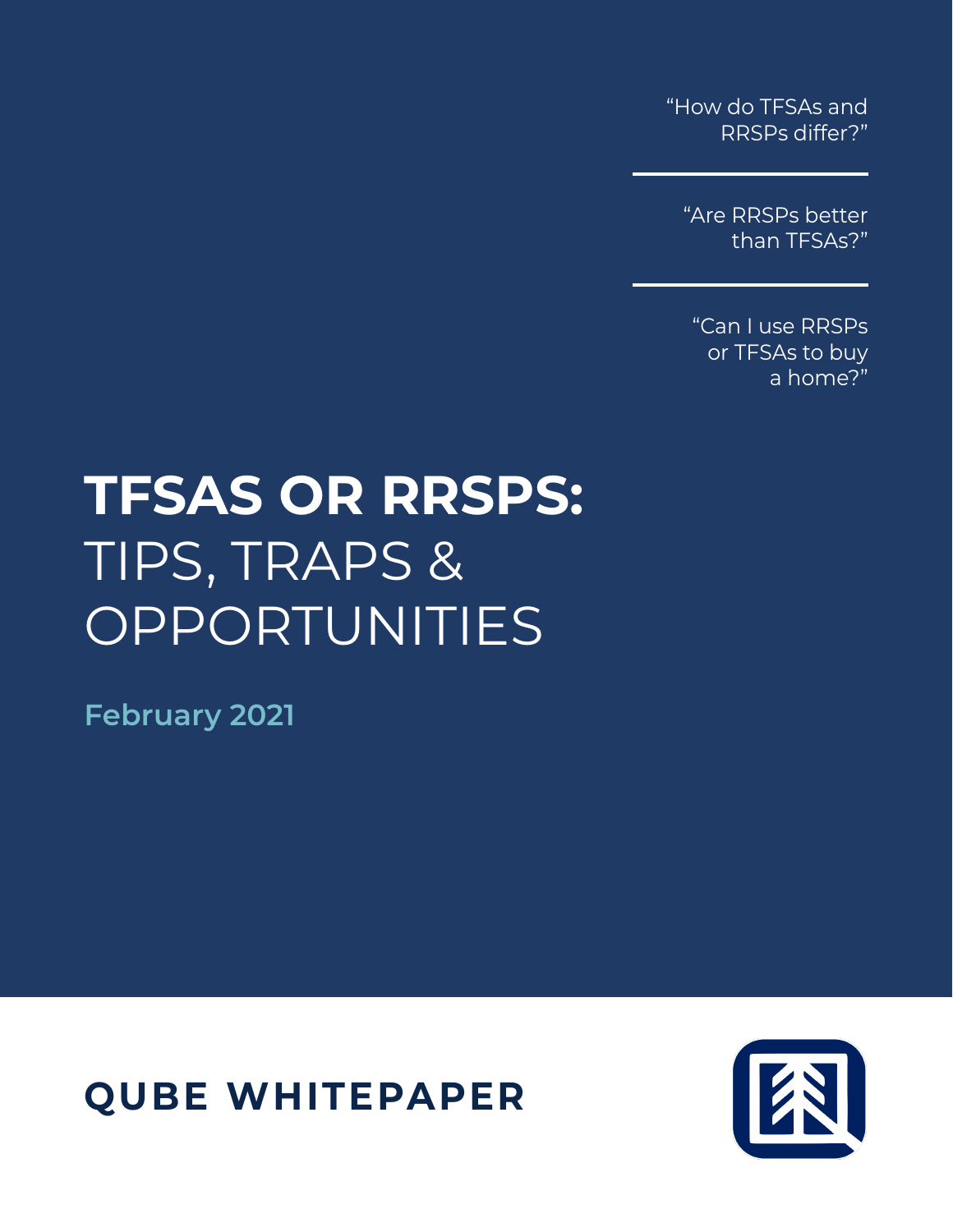# **TFSAs or RRSPs: Tips, Traps & Opportunities**

Saving for retirement is a daunting task, but Canadians have help. Tax-advantaged options include Tax Free Savings Accounts (TFSAs) and Registered Retirement Savings Plans (RRSPs). Some, blinded by the RRSP tax credit, assume that the RRSP is better, but the decision on which to utilize first could have significant implications. To illustrate, we will follow Joan and her evaluation of each of these accounts.



Who is Joan? Joan, almost 30 years old, has been successful in her career so far. She now wants to start saving more for retirement and, maybe, buy a home. She currently earns \$85,000 a year and has a 31% marginal tax rate. She didn't study finance in school and needs help to determine where to start. **An RRSP or TFSA?**

- "How do TFSAs and RRSPs differ?"
- "Are RRSPs better than TFSAs?"
- "Can I use RRSPs or TFSAs to buy a home?"

**RRSPs:** 2021 contribution limit is the lower of 18% of your previous years gross income up to \$27,780, plus any unused contribution room.

**TFSAs:** \$6,000 plus any unused contribution room from previous years

\*TFSA and RRSP limits are subject to change annually

# **"How do TFSAs and RRSPs differ?"**

**Tax Free Savings Accounts** were introduced in 2009 and were designed to be flexible, general purpose savings accounts. These tax-sheltered accounts allow individuals, like Joan, to invest her after-tax income free of tax. One of the major benefits of TFSAs is that Joan would have the flexibility to withdraw her investments without incurring tax (e.g., a down payment on a house), then redeposit the funds in a future year.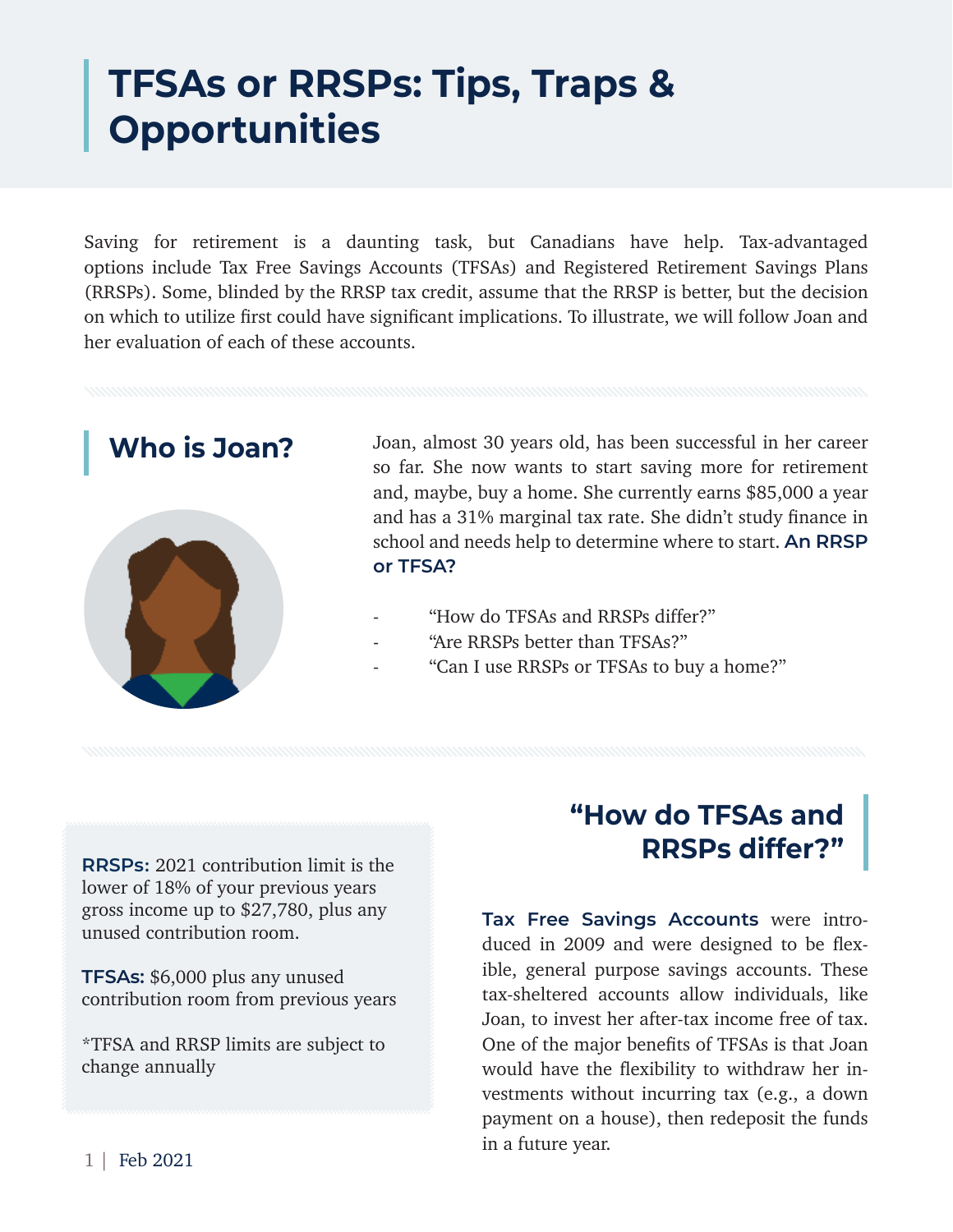**RRSPs** have been around since 1957. They allow Joan a way to deposit and invest "pre-tax". This gives Joan the opportunity to invest more in the account today. Like TFSAs, RRSP accounts are also tax-sheltered, but if Joan were to withdraw investments from her RRSP, the withdrawal amount would be taxable. Further, she cannot redeposit the funds in a future year as the contribution room is lost permanently.

## **An Example: TFSA vs. RRSP**





She would have first paid tax (we'll assume at her marginal rate) on the \$1,000 of employment income, leaving her with \$690 to invest in her TFSA.



In a future year, when she decides to withdrawal the investments from the TFSA, the growth and capital can be accessed free of tax as the entire withdrawal is tax-free.





Joan could decide to invest the \$1000 of employment income into an RRSP. The deposit creates a refundable **tax credit** that eliminates the taxe on the income.



In other words, Joan can fully invest the \$1,000 of employment income in the RRSP account (compared to the \$690 that went into the TFSA).



Unlike the TFSA, when she withdraws the RRSP funds, the entire amount is taxable.

### **Age of 71**

After 71, RRSP contributions are no longer allowed and funds have to be withdrawn, transferred to a Registered Retirement Income Fund (RRIF) or purchase an annuity.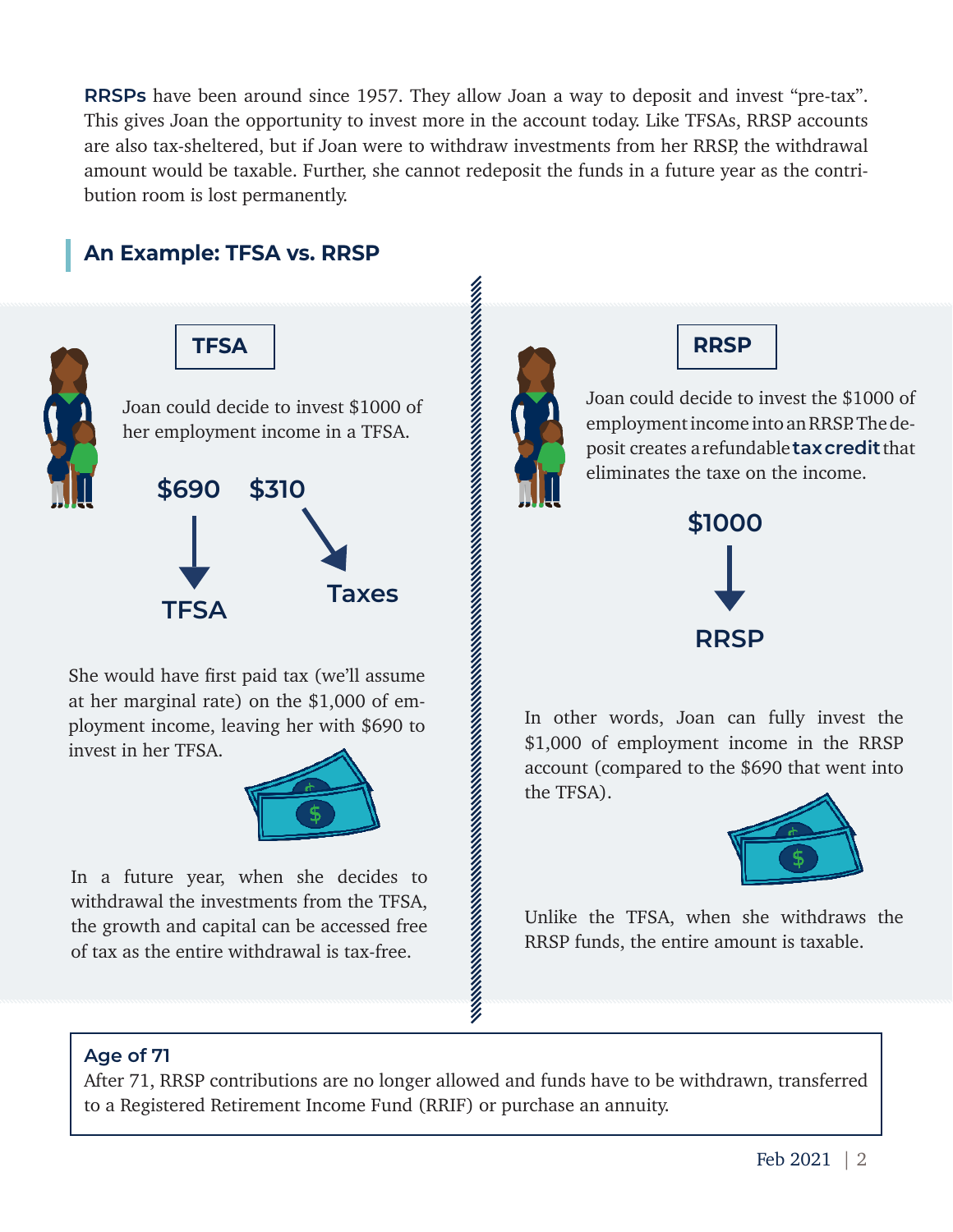# **"Are RRSPs better than TFSAs?"**

Many Canadians don't realize that when an RRSP and TFSA have the same investment time frame, annual returns and tax rates (entering and exiting the accounts), they produce equivalent results. Joan, therefore, needs to first focus on her tax situation when evaluating which account to use. A couple of scenarios with a \$1,000 contribution can help illustrate this.

### **Scenario 1 – Joan has no change in tax rate!**

Joan is currently paying 31% in taxes on decisions like this (called the marginal rate). If in retirement she expects to be paying the same tax rate, there will be no difference between choosing a TFSA or RRSP (Figure 1). By depositing into the TFSA after-tax, the depositor has less to start with and less to grow tax-free. Overall, RRSPs appear to outgrow TFSAs. However, upon withdrawal, taxes will reduce the RRSP balance leaving Joan with the same amount as the TFSA after-tax.



\*Assumptions: 5% ROI every year on both TFSAs and RRSPs

### **Scenario 2 – Joan's successful career increases her tax rate! (Proceed with caution!!!)**

Joan is early in her career and has high earnings potential. It is possible that she may draw her retirement income at a higher tax rate than at this point in her career. This situation would not affect her use of TFSAs but it would harm her when using an RRSP.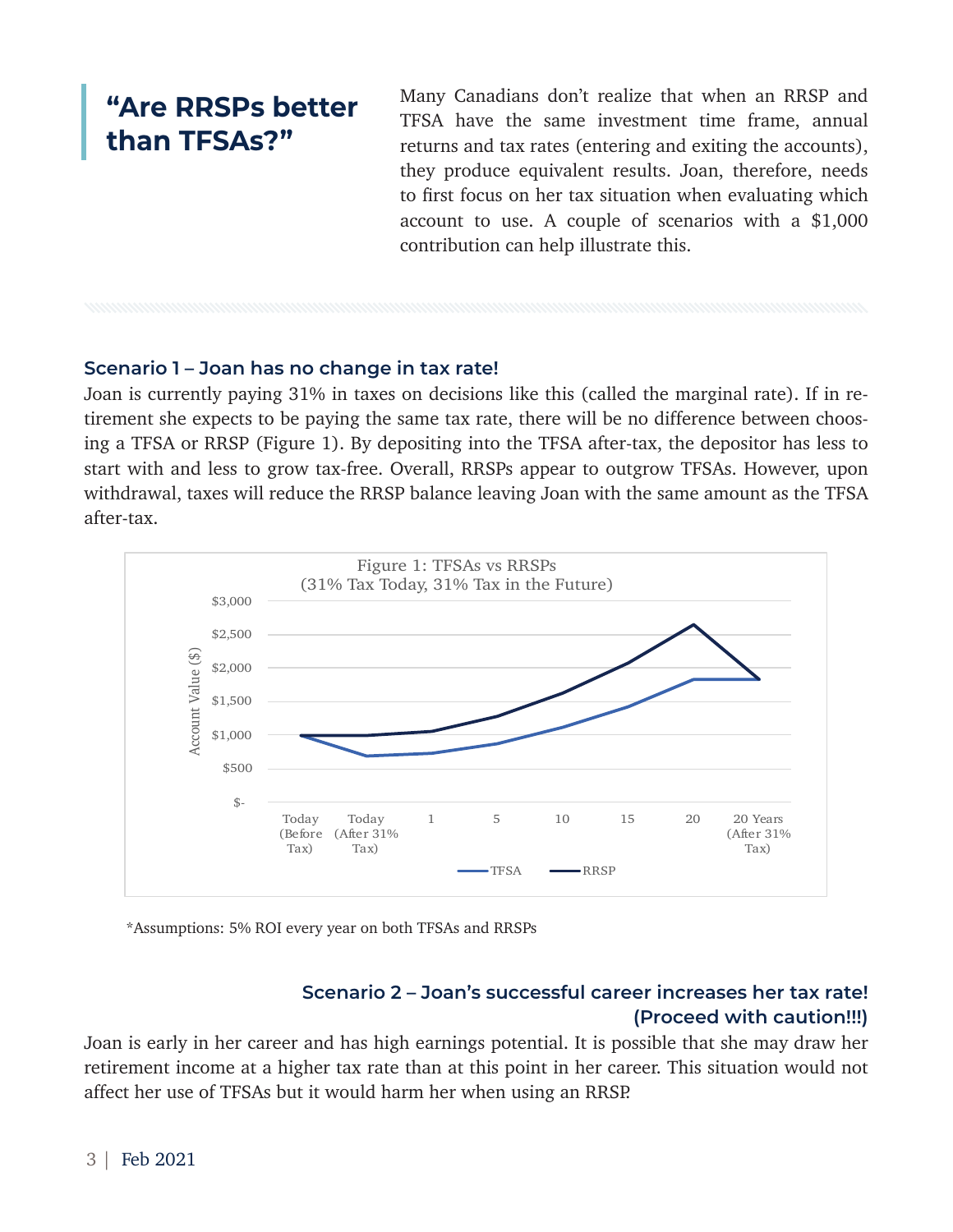

\*Assumptions: 5% return each year on both TFSAs and RRSPs

#### **The Bottom Line**

If Joan projects a higher tax rate in retirement, TFSAs are her better option. Relative to the TFSA, the RRSP could actually harm her wealth. However, if she expects to be in a lower tax bracket in retirement (like most Canadians), RRSPs will outperform TFSA accounts and boost her after-tax wealth. To be safe, she could start with the TFSA early in her career and then transfer the investments to an RRSP when her tax bracket is higher.

Buying a home is part of our culture and a major financial decision for any Canadian. Both TFSA or RRSP accounts can facilitate this decision, but in different ways. TFSAs allow flexible withdrawals, for example, permitting a down payment on a home. RRSPs offer a Home Buyer Plan (HBP) benefit in addition to a Life-Long Learning Plan (LLP)

### **Home Buyer Plan (HBP) & Life-Long Learning Plan (LLP)**

For Joan, if she's planning on purchasing a home, or going back to school, she can borrow funds from her RRSP account under the HBP or LLP programs.

# **"Can I use RRSPs or TFSAs to buy a home?"**

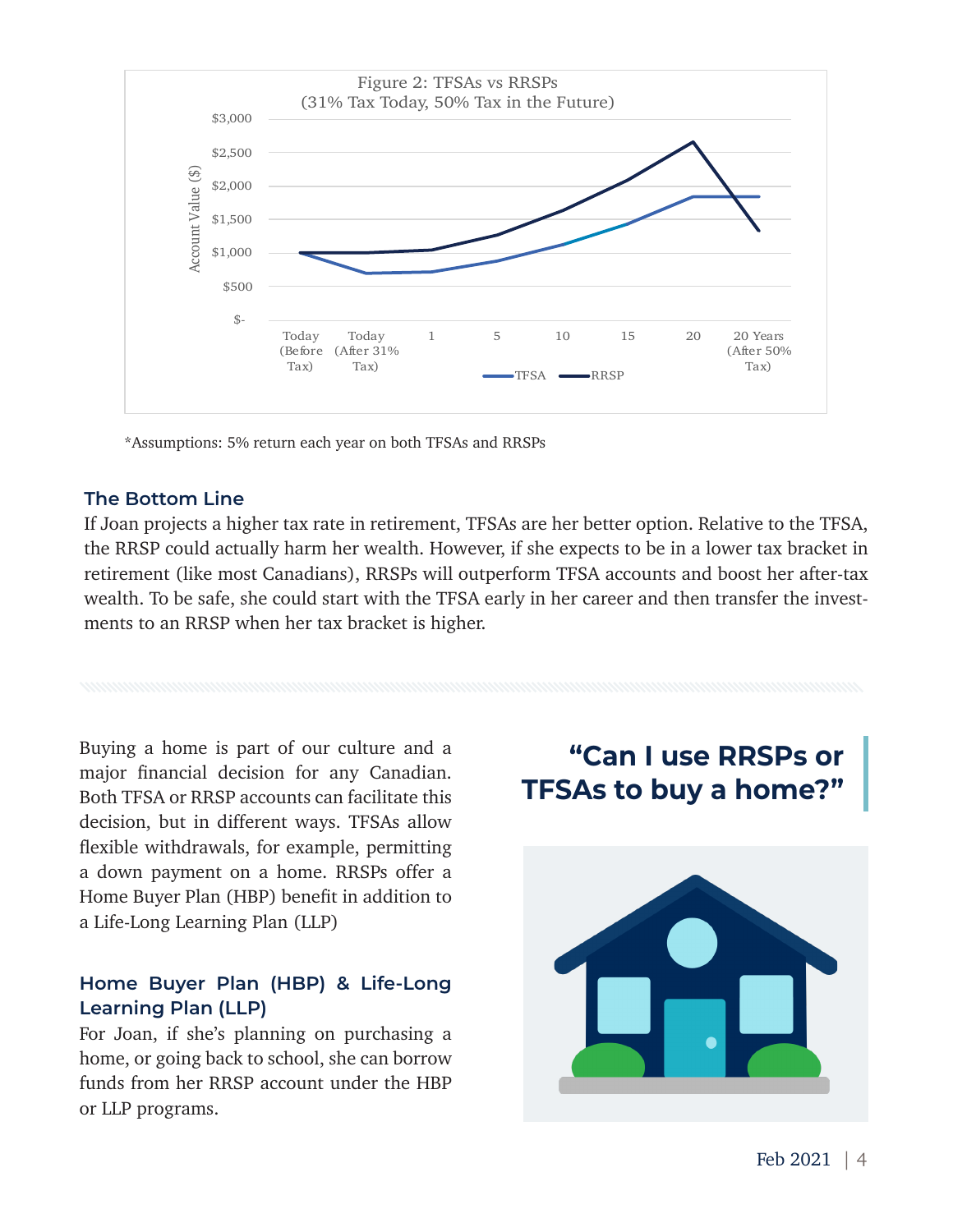### **Home Buyer Plan (HBP)**

The HBP is designed to give Canadians access to upwards of **\$35,000** from their RRSPs, tax and interest free, if put towards a first home.



If she had a partner and they were also eligible as a first-time home buyer, both could withdraw \$35,000 from their RRSPs, giving them a total of \$70,000 towards the home purchase. Withdrawals from the HBP have to be paid back within 15 years (1/15 of the loan each year), or the missed payment becomes taxable income. Sometimes we see parents assisting children, like Joan, by gifting funds that are first placed in an RRSP and then used for the HBP. Joan then pays back her RRSP instead of her parents. By doing this it will help her in buying a house today while also setting her future retirement as a priority.

#### **Life-Long Learning Plan (LLP)**

The LLP plan is similar to the HBP, where if Joan decided to go back to school, she could withdraw up to \$10,000 per year to a maximum of \$20,000 from her RRSP and then repay it within 10 years (1/10 of the loan each year).



#### **The Bottom Line**

The HBP and LLP will help Joan not only save on taxes today but also save on any interest payments made on a larger mortgage. Here with the LLP, parents have gifted funds to their child or grandchild for schooling, with the funds first being placed into the RRSP and then utilizing the LLP to pay for skill upgrades. It helps today, while setting the long-term priority of retirement saving.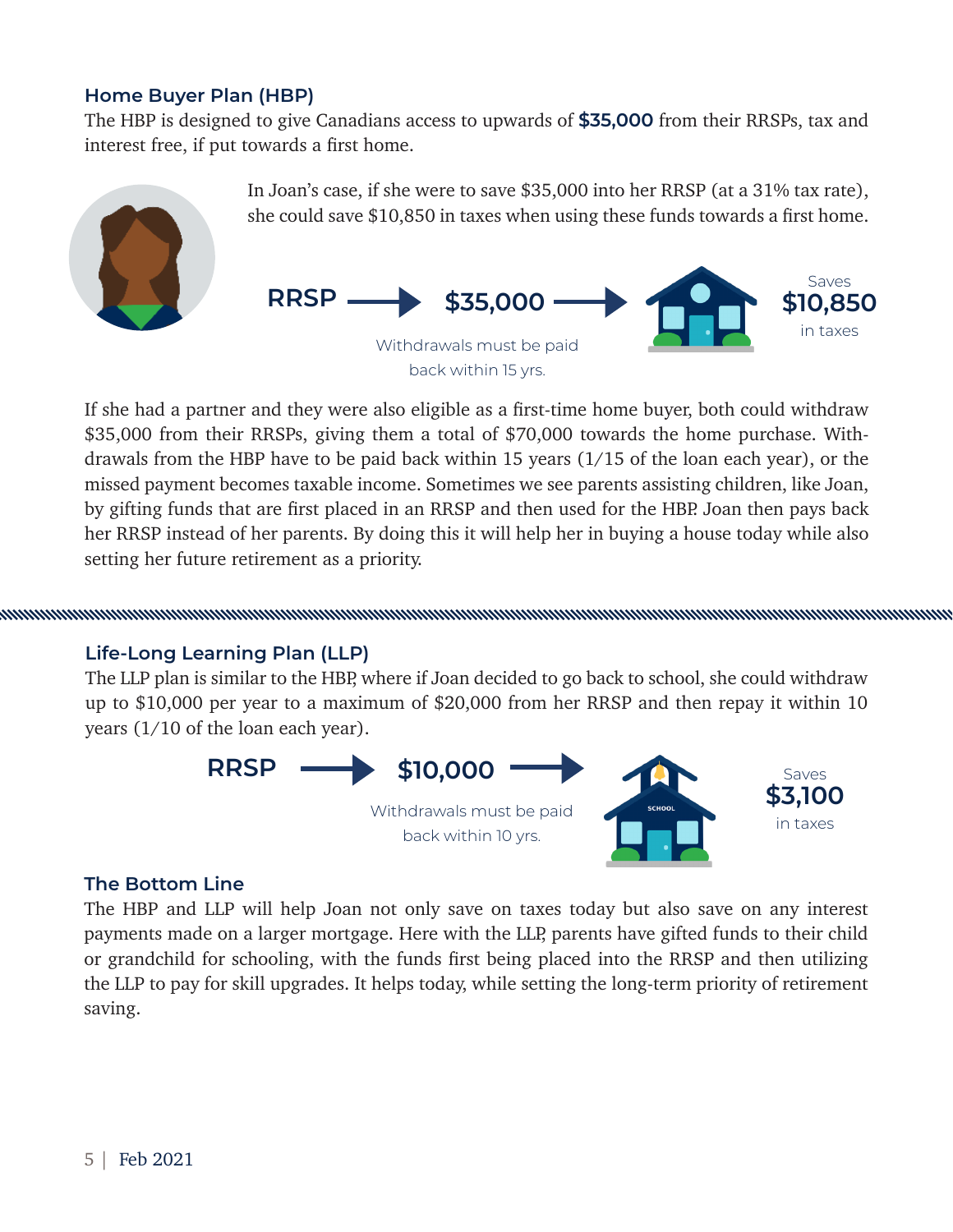# **"Once I decide between a TFSA or RRSP, what should I be aware of?"**



There are a few things that should be taken into consideration when making the TFSA or RRSP decision. For instance, Joan needs to monitor how much she is contributing to an RRSP or TFSA. Contributions over her limit can be costly, often attracting a 1% penalty per month.When investing, Joan could work with an advisor to ensure her investment choices are permitted in the RRSP or TFSA. For instance, if she were to hold a foreign stock in her TFSA, she could be subject to a foreign withholding tax. Below is a useful "Cheat Sheet" that can assist with TFSA and RRSP planning:



# **TFSA vs. RRSP Cheat Sheet**

|                                            | <b>TFSA</b>                                                       | <b>RRSP</b>                                                                                                  |
|--------------------------------------------|-------------------------------------------------------------------|--------------------------------------------------------------------------------------------------------------|
| <b>Age Limit</b>                           | $18+$                                                             | 0-71 (income must be earned)                                                                                 |
| <b>2021 Contribution Limit</b><br>(Annual) | \$6,000 (2021) plus any<br>unused contribution room               | Lesser of 18% of earned gross<br>income or \$27,780, plus unused<br>contribution room from<br>previous years |
| <b>Indexing of Contribution</b><br>Limit   | <b>Based off the Consumer Price</b><br>Index, increments of \$500 | Based on the average wage<br>increase in Canada                                                              |
| Tax-deductible contribution                | <b>No</b>                                                         | <b>Yes</b>                                                                                                   |
| Tax payable on<br>investment growth        | <b>No</b>                                                         | <b>No</b>                                                                                                    |
| <b>Taxable Withdrawal</b>                  | <b>No</b>                                                         | Yes - Pay at marginal tax rate                                                                               |
| <b>Ability to Re-deposit</b><br>withdraws  | Yes, but only in the next or<br>future calendar year              | No. Except for the HBP and LLP<br>programs                                                                   |
| <b>Withdraw Limit</b>                      | <b>None</b>                                                       | <b>None</b>                                                                                                  |
| <b>Excess Contributions</b>                | 1% penalty/ month                                                 | 1% penalty/ month with a \$2,000<br>buffer                                                                   |
| <b>Tax on Death</b>                        | <b>No</b>                                                         | Yes, if no rollover to a spouse or<br>disabled dependent child                                               |
| Other                                      | Need to be aware of Foreign<br><b>Withholding tax</b>             | Need to be aware of OAS and GIS<br>Claw backs when timing with-<br>drawls                                    |
| <b>Expiration</b>                          | <b>No Expiry</b>                                                  | Must be converted to RRIF by Dec<br>31 in the year you turn 71                                               |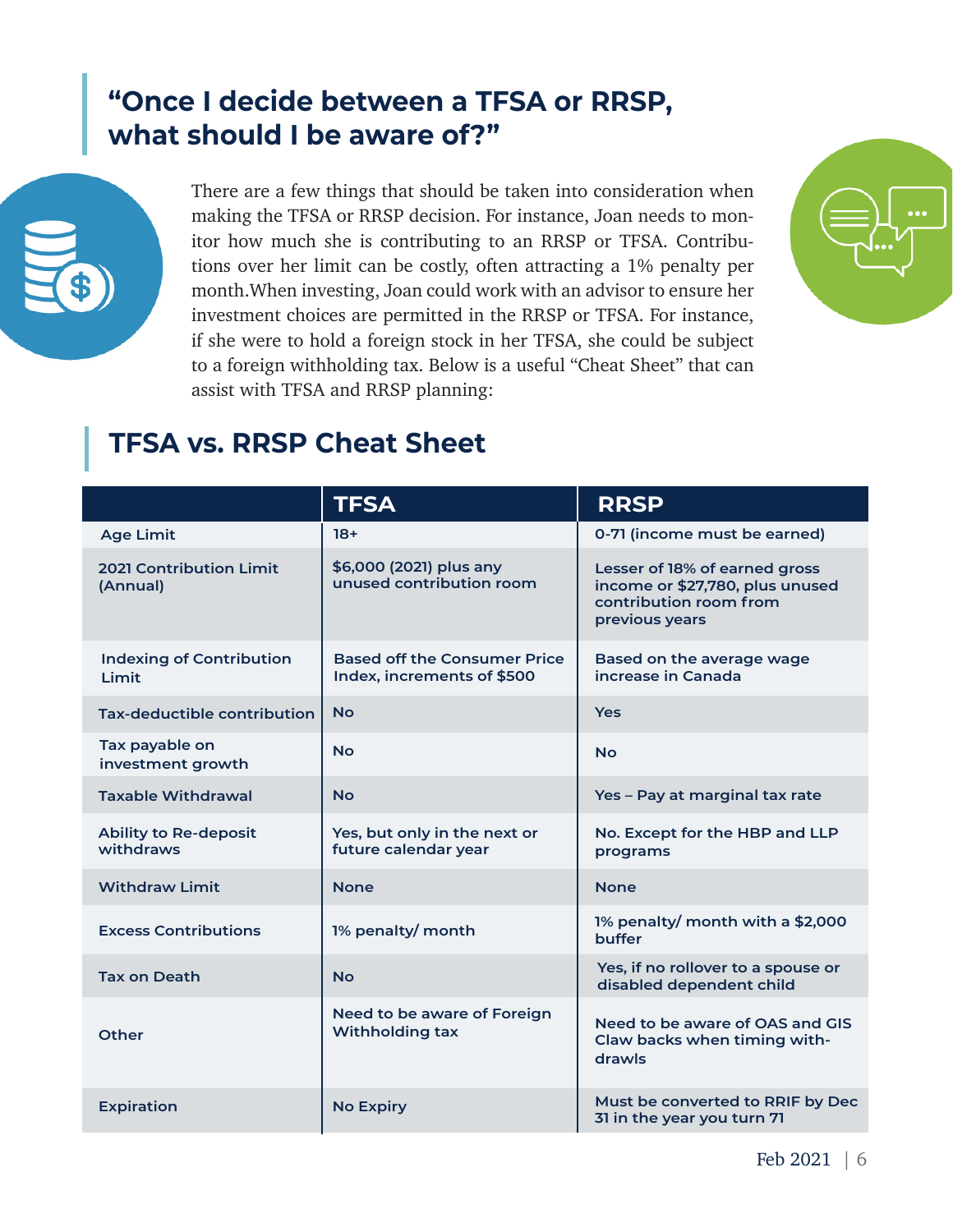# **Why do we do this?**

At Qube, we are passionate about many great topics focusing on Canadians' investment needs. With our passion for financial planning, we promote financial literacy to anyone within our reach. The whitepapers we create aim to bring awareness of the benefits that working with a wealth manager provides. After reading the papers, our objective is to have the opportunity to prepare an investment proposal for potential clients. While the topics we write about are applicable for Canadians, Qube specifically services clients anywhere in Alberta and British Columbia.

Next Steps Your goals, whether they are focused on ensuring a comfortable retirement, growing a business, taking care of later generations or something more intangible, we are here to make it matter. We want you to reach out to see how we can help. You can contact Qube at info@qubeinvest.ca or by phone: 1.866.463.7939.